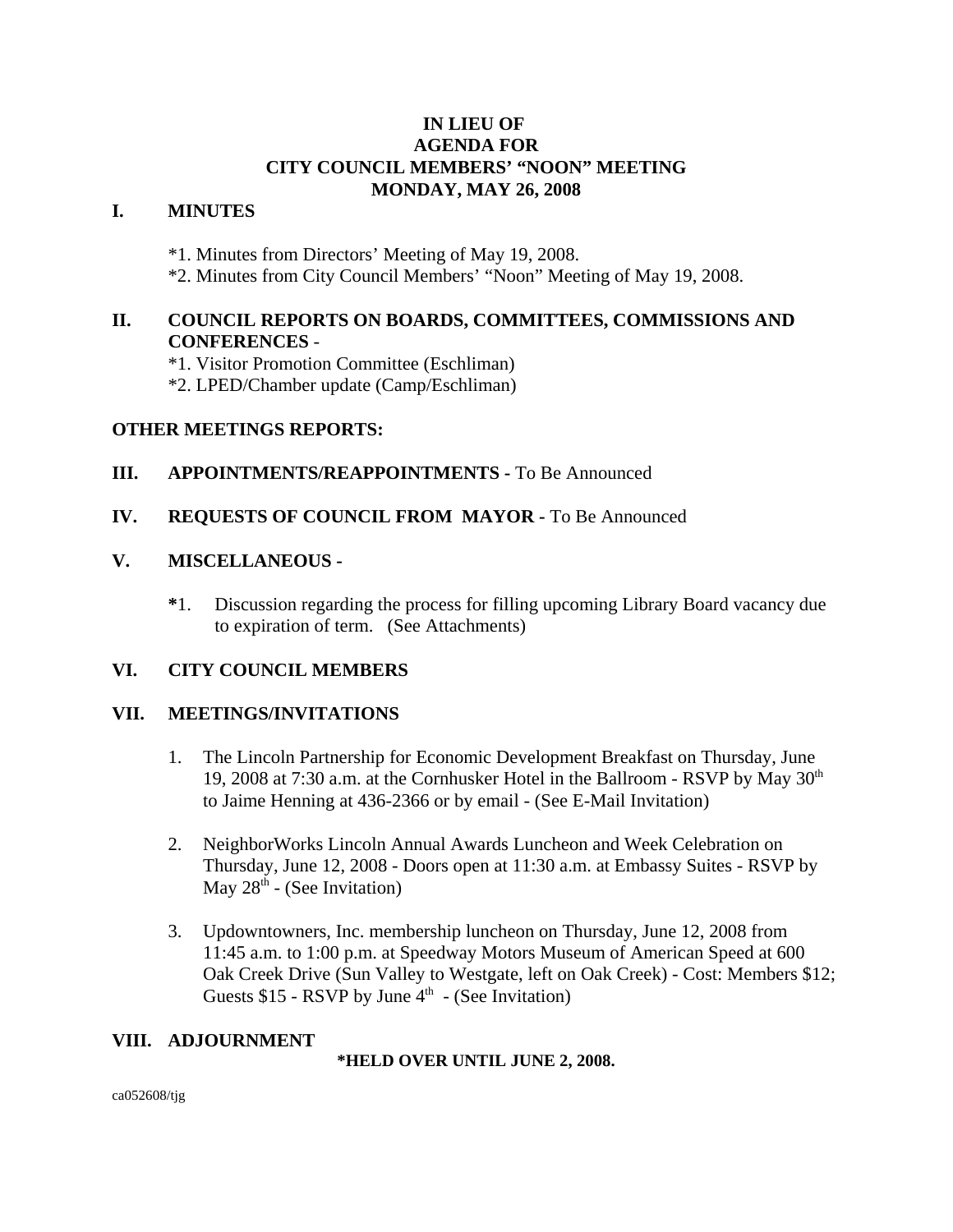

"Barbara Hansen" <b.hansen@lincolnlibraries.or g> 05/21/2008 01:48 PM

- To <CouncilPacket@lincoln.ne.gov>
- cc <dpearce@lincoln.ne.gov>

bcc

Subject Library Board Upcoming Vacancy

See attached letter regarding the process for filling upcoming Library Board vacancy due to expiration of term.

Barbara Hansen Administrative Aide Lincoln City Libraries 402-441-8512



"Quality of Community Matters - your public library" BL052108.pdf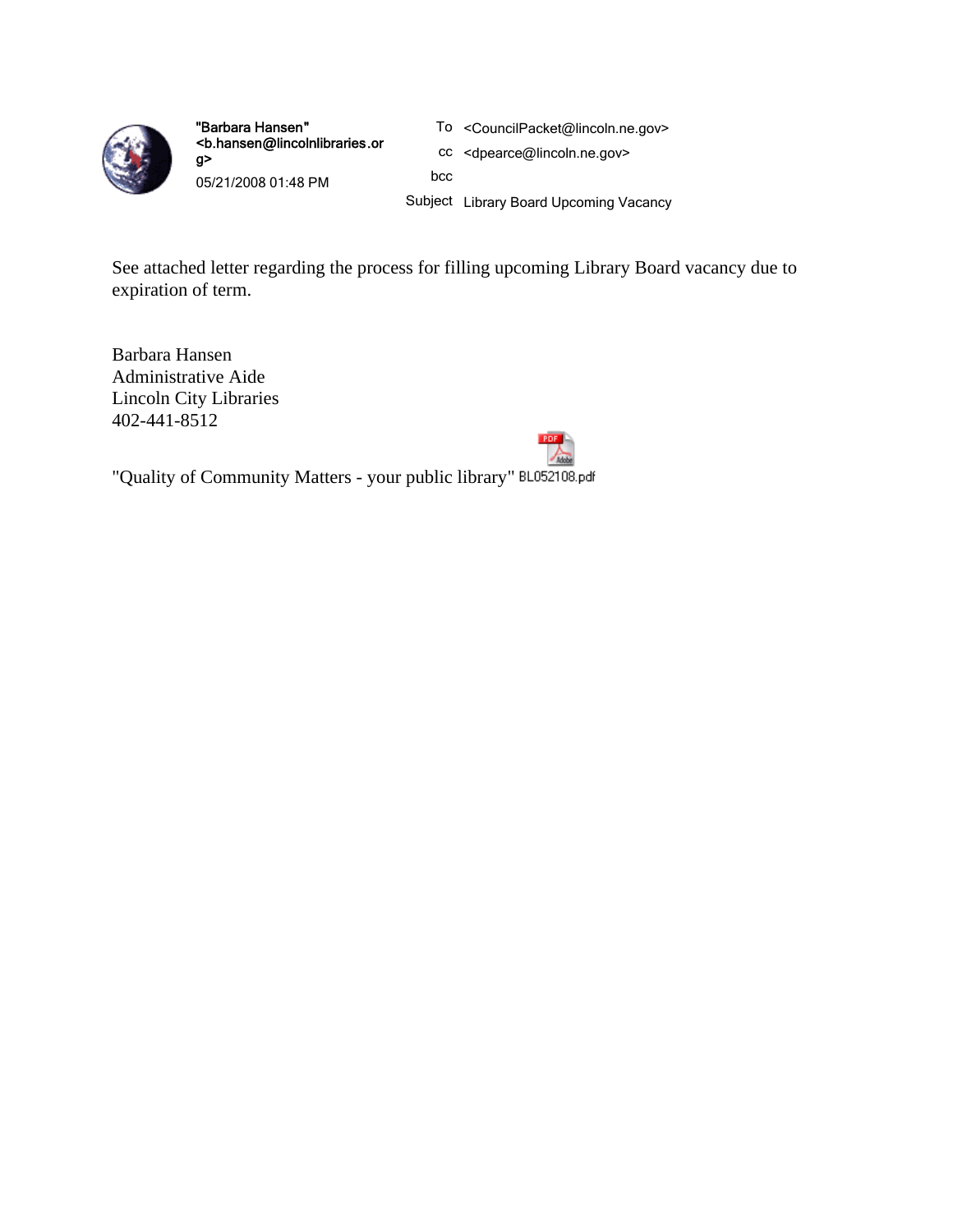

# **CITY OF LINCOLN** NEBRASKA

**MAYOR CHRIS BEUTLER** lincoln.ne.gov

Lincoln City Libraries Carol J. Connor, Director 136 South 14th Street Lincoln, Nebraska 68508-1899 402-441-8500  $library@lincollibraries.org$ lincolnlibraries.org



May 21, 2008

Robin Eschliman, Chair Lincoln City Council<br>555 So. 10<sup>th</sup> Street Lincoln, NE 68508

Dear Ms. Eschliman:

As of September 1, 2008, a vacancy will exist on the Library Board due to the expiration of the term of Shirley Maly.

In the past, the City Council has asked the Library Board to collect and review the resumes of interested individuals and make recommendations to the City Council. The City Council is forwarded copies of letters and resumes from all individuals who express interest along with the Library Board's recommendation of a candidate(s) whose qualifications and experience best meets the needs of the Library Board at this time.

The Library Board, an administrative board, strives to collectively develop occupational diversity such as public relations and media, law, finance, accounting, community service and volunteerism, business management, personnel, education.

Qualities looked for in potential Library Board members include:

- commitment to community-wide library service
- time to attend monthly board meetings as well as committee meetings
- interest in books and other media
- understanding of the legal responsibilities and authority of the Library Board
- ability to ask probing questions of the library administration on programs, policies and functions
- ability to work cooperatively with board members, elected officials, and the public.

Board members must also be residents of Lincoln.



Lincoln City Libraries fosters the power of reading and provides open access to all forms of information to enrich people's lives every day.